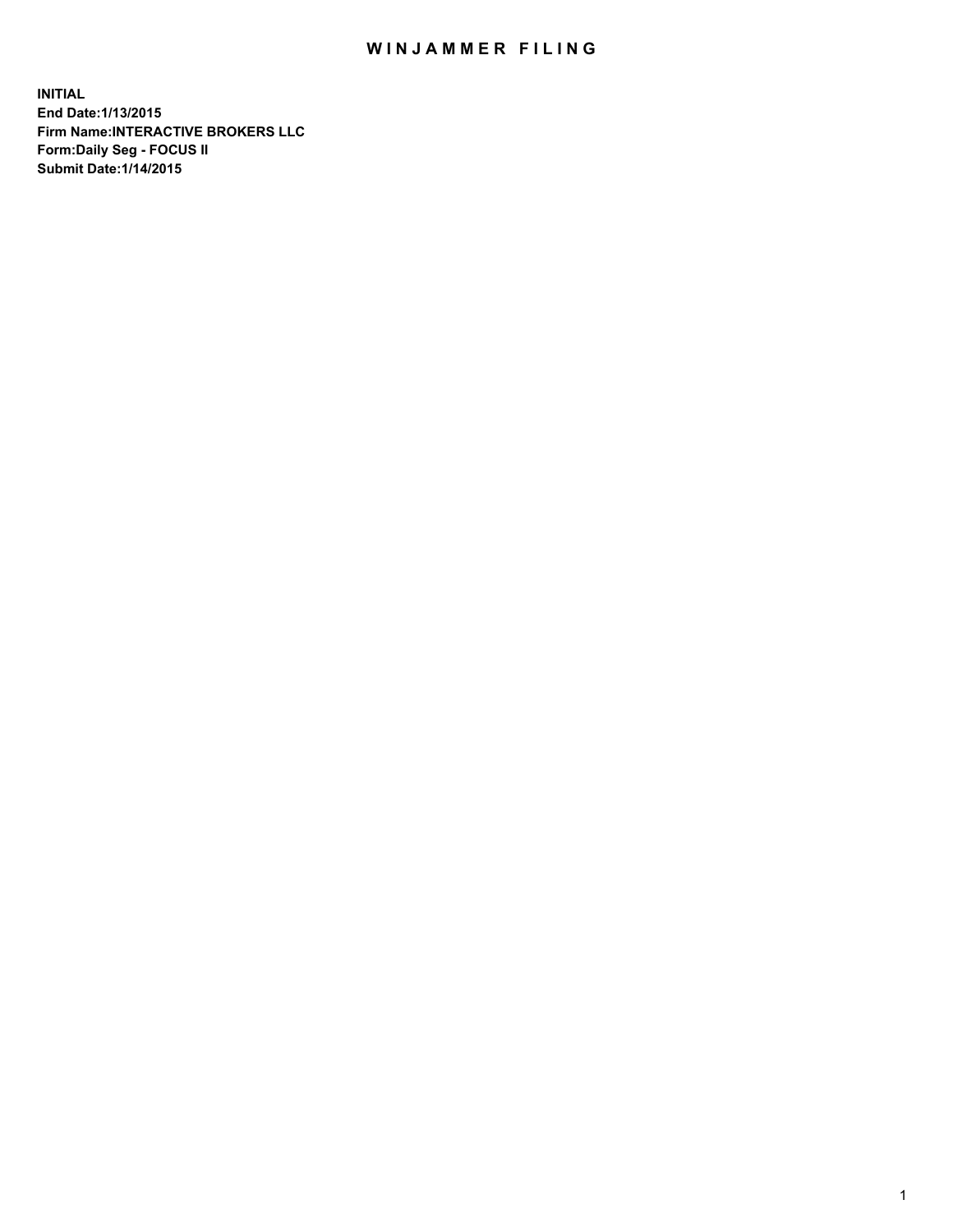## **INITIAL End Date:1/13/2015 Firm Name:INTERACTIVE BROKERS LLC Form:Daily Seg - FOCUS II Submit Date:1/14/2015 Daily Segregation - Cover Page**

| Name of Company<br><b>Contact Name</b>                                            | <b>INTERACTIVE BROKERS LLC</b><br><b>Michael Ellman</b> |
|-----------------------------------------------------------------------------------|---------------------------------------------------------|
| <b>Contact Phone Number</b>                                                       | 203-422-8926                                            |
| <b>Contact Email Address</b>                                                      | mellman@interactivebrokers.co                           |
|                                                                                   | $\underline{\mathbf{m}}$                                |
|                                                                                   |                                                         |
| FCM's Customer Segregated Funds Residual Interest Target (choose one):            |                                                         |
| a. Minimum dollar amount: ; or                                                    | $\overline{\mathbf{0}}$                                 |
| b. Minimum percentage of customer segregated funds required:% ; or                | 0                                                       |
| c. Dollar amount range between: and; or                                           | 155,000,000 245,000,000                                 |
| d. Percentage range of customer segregated funds required between:% and%.         | 00                                                      |
| FCM's Customer Secured Amount Funds Residual Interest Target (choose one):        |                                                         |
| a. Minimum dollar amount: ; or                                                    | $\overline{\mathbf{0}}$                                 |
| b. Minimum percentage of customer secured funds required:% ; or                   | 0                                                       |
| c. Dollar amount range between: and; or                                           | 80,000,000 120,000,000                                  |
| d. Percentage range of customer secured funds required between:% and%.            | 00                                                      |
| FCM's Cleared Swaps Customer Collateral Residual Interest Target (choose one):    |                                                         |
| a. Minimum dollar amount: ; or                                                    | $\overline{\mathbf{0}}$                                 |
| b. Minimum percentage of cleared swaps customer collateral required:% ; or        | $\overline{\mathbf{0}}$                                 |
| c. Dollar amount range between: and; or                                           | 0 <sub>0</sub>                                          |
| d. Percentage range of cleared swaps customer collateral required between:% and%. | 0 <sub>0</sub>                                          |
|                                                                                   |                                                         |
| Current ANC:on                                                                    | 2,624,850,335 13-JAN-2015                               |
| <b>Broker Dealer Minimum</b>                                                      | 296,631,362                                             |
| Debit/Deficit - CustomersCurrent AmountGross Amount                               |                                                         |
| Domestic Debit/Deficit                                                            | 4,955,472                                               |
| Foreign Debit/Deficit                                                             | 3,575,040 0                                             |
| Debit/Deficit - Non CustomersCurrent AmountGross Amount                           |                                                         |
| Domestic Debit/Deficit                                                            | 0 <sub>0</sub>                                          |
| Foreign Debit/Deficit                                                             | 0 <sub>0</sub>                                          |
| Proprietary Profit/Loss                                                           |                                                         |
| Domestic Profit/Loss                                                              | $\overline{\mathbf{0}}$                                 |
| Foreign Profit/Loss                                                               | $\underline{\mathbf{0}}$                                |
| Proprietary Open Trade Equity                                                     |                                                         |
| Domestic OTE                                                                      | <u>0</u>                                                |
| Foreign OTE                                                                       | <u>0</u>                                                |
| <b>SPAN</b>                                                                       |                                                         |
| <b>Customer SPAN Calculation</b>                                                  | 1,132,314,363                                           |
| Non-Customer SPAN Calcualation                                                    | 33,084,275                                              |
| Proprietary Capital Charges                                                       | <u>0</u>                                                |
| Minimum Dollar Amount Requirement                                                 | 20,000,000 [7465]                                       |
| Other NFA Dollar Amount Requirement                                               | 21,749,124 [7475]                                       |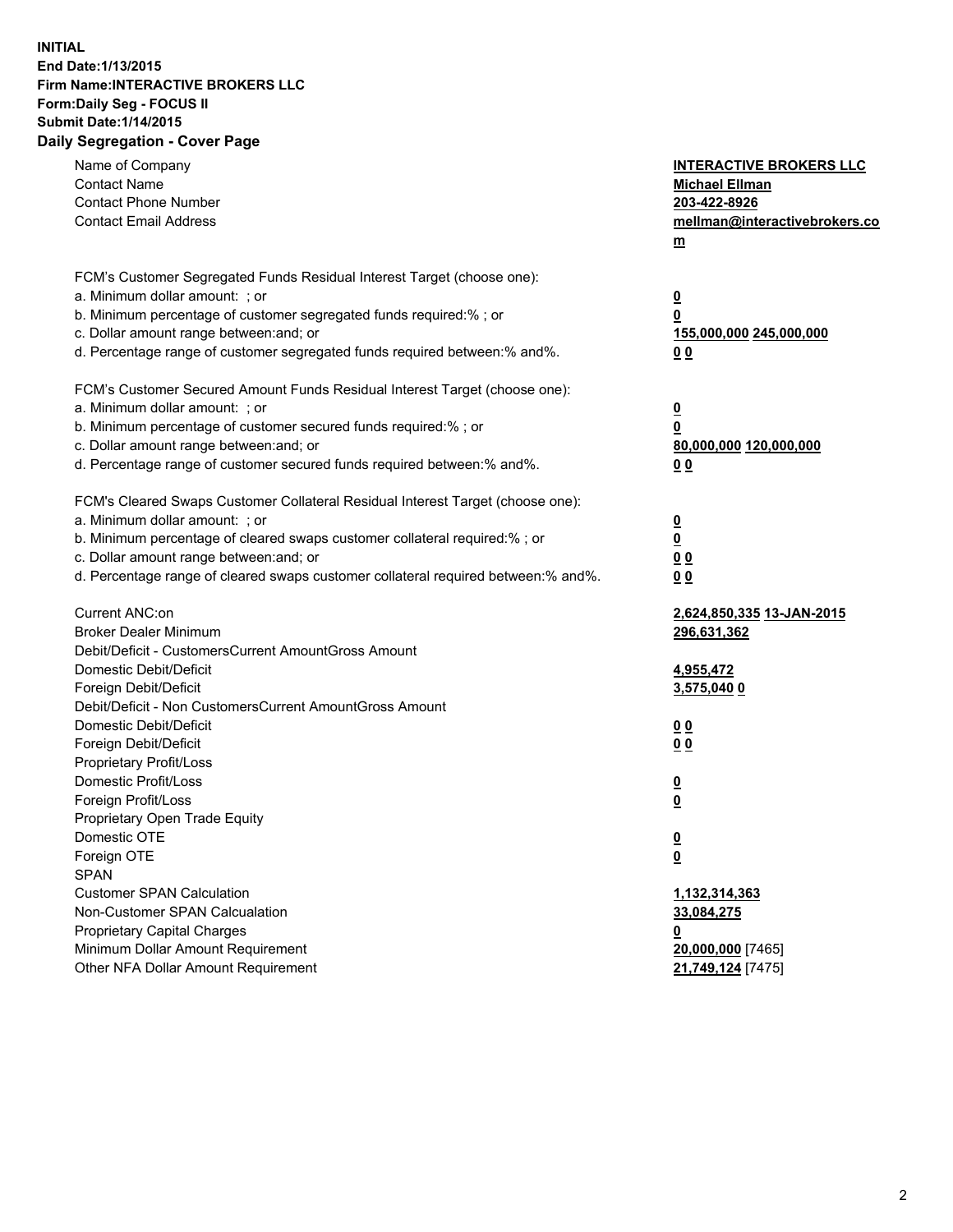## **INITIAL End Date:1/13/2015 Firm Name:INTERACTIVE BROKERS LLC Form:Daily Seg - FOCUS II Submit Date:1/14/2015 Daily Segregation - Secured Amounts**

|     | Daily Jegiegation - Jeculed Aniounts                                                                       |                                   |
|-----|------------------------------------------------------------------------------------------------------------|-----------------------------------|
|     | Foreign Futures and Foreign Options Secured Amounts                                                        |                                   |
|     | Amount required to be set aside pursuant to law, rule or regulation of a foreign                           | $0$ [7305]                        |
|     | government or a rule of a self-regulatory organization authorized thereunder                               |                                   |
| 1.  | Net ledger balance - Foreign Futures and Foreign Option Trading - All Customers                            |                                   |
|     | A. Cash                                                                                                    | 384, 109, 777 [7315]              |
|     | B. Securities (at market)                                                                                  | $0$ [7317]                        |
| 2.  | Net unrealized profit (loss) in open futures contracts traded on a foreign board of trade                  | 14,846,188 [7325]                 |
| 3.  | Exchange traded options                                                                                    |                                   |
|     | a. Market value of open option contracts purchased on a foreign board of trade                             | 81,638 [7335]                     |
|     | b. Market value of open contracts granted (sold) on a foreign board of trade                               | -48,282 [7337]                    |
| 4.  | Net equity (deficit) (add lines 1.2. and 3.)                                                               | 398,989,321 [7345]                |
| 5.  | Account liquidating to a deficit and account with a debit balances - gross amount                          | 3,575,040 [7351]                  |
|     | Less: amount offset by customer owned securities                                                           | 0 [7352] 3,575,040 [7354]         |
| 6.  | Amount required to be set aside as the secured amount - Net Liquidating Equity                             | 402,564,361 [7355]                |
|     | Method (add lines 4 and 5)                                                                                 |                                   |
| 7.  | Greater of amount required to be set aside pursuant to foreign jurisdiction (above) or line                | 402,564,361 [7360]                |
|     | 6.                                                                                                         |                                   |
|     | FUNDS DEPOSITED IN SEPARATE REGULATION 30.7 ACCOUNTS                                                       |                                   |
| 1.  | Cash in banks                                                                                              |                                   |
|     | A. Banks located in the United States                                                                      | 354,880,255 [7500]                |
|     | B. Other banks qualified under Regulation 30.7                                                             | 0 [7520] 354,880,255 [7530]       |
| 2.  | Securities                                                                                                 |                                   |
|     | A. In safekeeping with banks located in the United States                                                  | $Q$ [7540]                        |
|     | B. In safekeeping with other banks qualified under Regulation 30.7                                         | 0 [7560] 0 [7570]                 |
| 3.  | Equities with registered futures commission merchants                                                      |                                   |
|     | A. Cash                                                                                                    | $0$ [7580]                        |
|     | <b>B.</b> Securities                                                                                       | $0$ [7590]                        |
|     | C. Unrealized gain (loss) on open futures contracts                                                        | $0$ [7600]                        |
|     | D. Value of long option contracts                                                                          | $0$ [7610]                        |
|     | E. Value of short option contracts                                                                         | 0 [7615] 0 [7620]                 |
| 4.  | Amounts held by clearing organizations of foreign boards of trade                                          |                                   |
|     | A. Cash                                                                                                    | $0$ [7640]                        |
|     | <b>B.</b> Securities                                                                                       | $0$ [7650]                        |
|     | C. Amount due to (from) clearing organization - daily variation                                            | $0$ [7660]                        |
|     | D. Value of long option contracts                                                                          | $0$ [7670]                        |
|     | E. Value of short option contracts                                                                         | 0 [7675] 0 [7680]                 |
| 5.  | Amounts held by members of foreign boards of trade                                                         |                                   |
|     | A. Cash                                                                                                    | 144,620,946 [7700]                |
|     | <b>B.</b> Securities                                                                                       | $0$ [7710]                        |
|     | C. Unrealized gain (loss) on open futures contracts                                                        | 3,765,817 [7720]                  |
|     | D. Value of long option contracts                                                                          | 81,636 [7730]                     |
|     | E. Value of short option contracts                                                                         | -48,279 [7735] 148,420,120 [7740] |
| 6.  | Amounts with other depositories designated by a foreign board of trade                                     | 0 [7760]                          |
| 7.  | Segregated funds on hand                                                                                   | $0$ [7765]                        |
| 8.  | Total funds in separate section 30.7 accounts                                                              | 503,300,375 [7770]                |
| 9.  | Excess (deficiency) Set Aside for Secured Amount (subtract line 7 Secured Statement<br>Page 1 from Line 8) | 100,736,014 [7380]                |
| 10. | Management Target Amount for Excess funds in separate section 30.7 accounts                                | 80,000,000 [7780]                 |
| 11. | Excess (deficiency) funds in separate 30.7 accounts over (under) Management Target                         | 20,736,014 [7785]                 |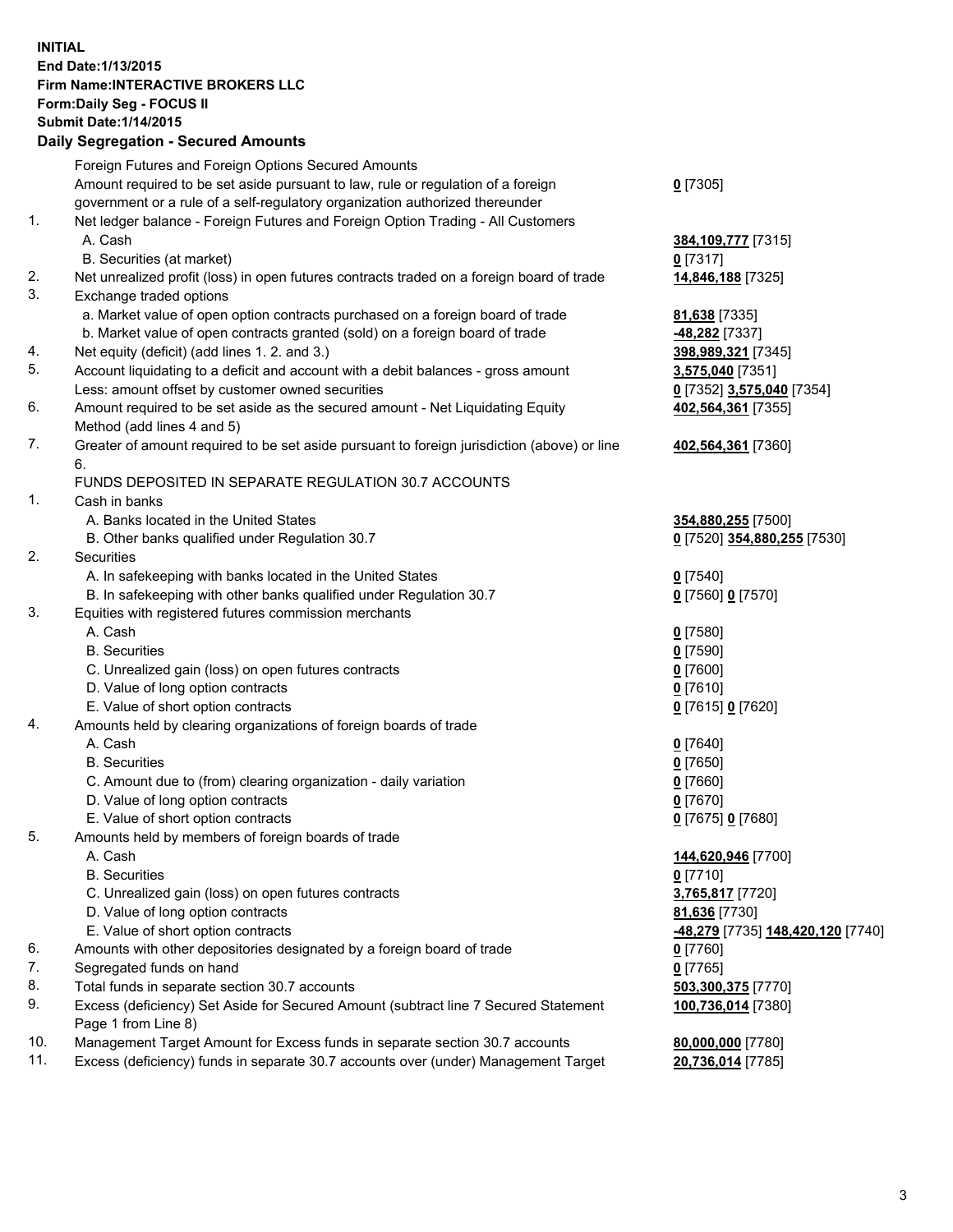**INITIAL End Date:1/13/2015 Firm Name:INTERACTIVE BROKERS LLC Form:Daily Seg - FOCUS II Submit Date:1/14/2015 Daily Segregation - Segregation Statement** SEGREGATION REQUIREMENTS(Section 4d(2) of the CEAct) 1. Net ledger balance A. Cash **2,317,570,936** [7010] B. Securities (at market) **0** [7020] 2. Net unrealized profit (loss) in open futures contracts traded on a contract market **74,325,064** [7030] 3. Exchange traded options A. Add market value of open option contracts purchased on a contract market **147,661,663** [7032] B. Deduct market value of open option contracts granted (sold) on a contract market **-239,674,604** [7033] 4. Net equity (deficit) (add lines 1, 2 and 3) **2,299,883,059** [7040] 5. Accounts liquidating to a deficit and accounts with debit balances - gross amount **4,955,472** [7045] Less: amount offset by customer securities **0** [7047] **4,955,472** [7050] 6. Amount required to be segregated (add lines 4 and 5) **2,304,838,531** [7060] FUNDS IN SEGREGATED ACCOUNTS 7. Deposited in segregated funds bank accounts A. Cash **425,707,778** [7070] B. Securities representing investments of customers' funds (at market) **1,136,845,281** [7080] C. Securities held for particular customers or option customers in lieu of cash (at market) **0** [7090] 8. Margins on deposit with derivatives clearing organizations of contract markets A. Cash **16,839,047** [7100] B. Securities representing investments of customers' funds (at market) **90,930,583** [7110] C. Securities held for particular customers or option customers in lieu of cash (at market) **0** [7120] 9. Net settlement from (to) derivatives clearing organizations of contract markets **2,699,994** [7130] 10. Exchange traded options A. Value of open long option contracts **1,582,646** [7132] B. Value of open short option contracts **-12,333,922** [7133] 11. Net equities with other FCMs A. Net liquidating equity **-32,951,100** [7140] B. Securities representing investments of customers' funds (at market) **915,335,017** [7160] C. Securities held for particular customers or option customers in lieu of cash (at market) **0** [7170] 12. Segregated funds on hand **0** [7150] 13. Total amount in segregation (add lines 7 through 12) **2,544,655,324** [7180] 14. Excess (deficiency) funds in segregation (subtract line 6 from line 13) **239,816,793** [7190] 15. Management Target Amount for Excess funds in segregation **155,000,000** [7194]

16. Excess (deficiency) funds in segregation over (under) Management Target Amount Excess

**84,816,793** [7198]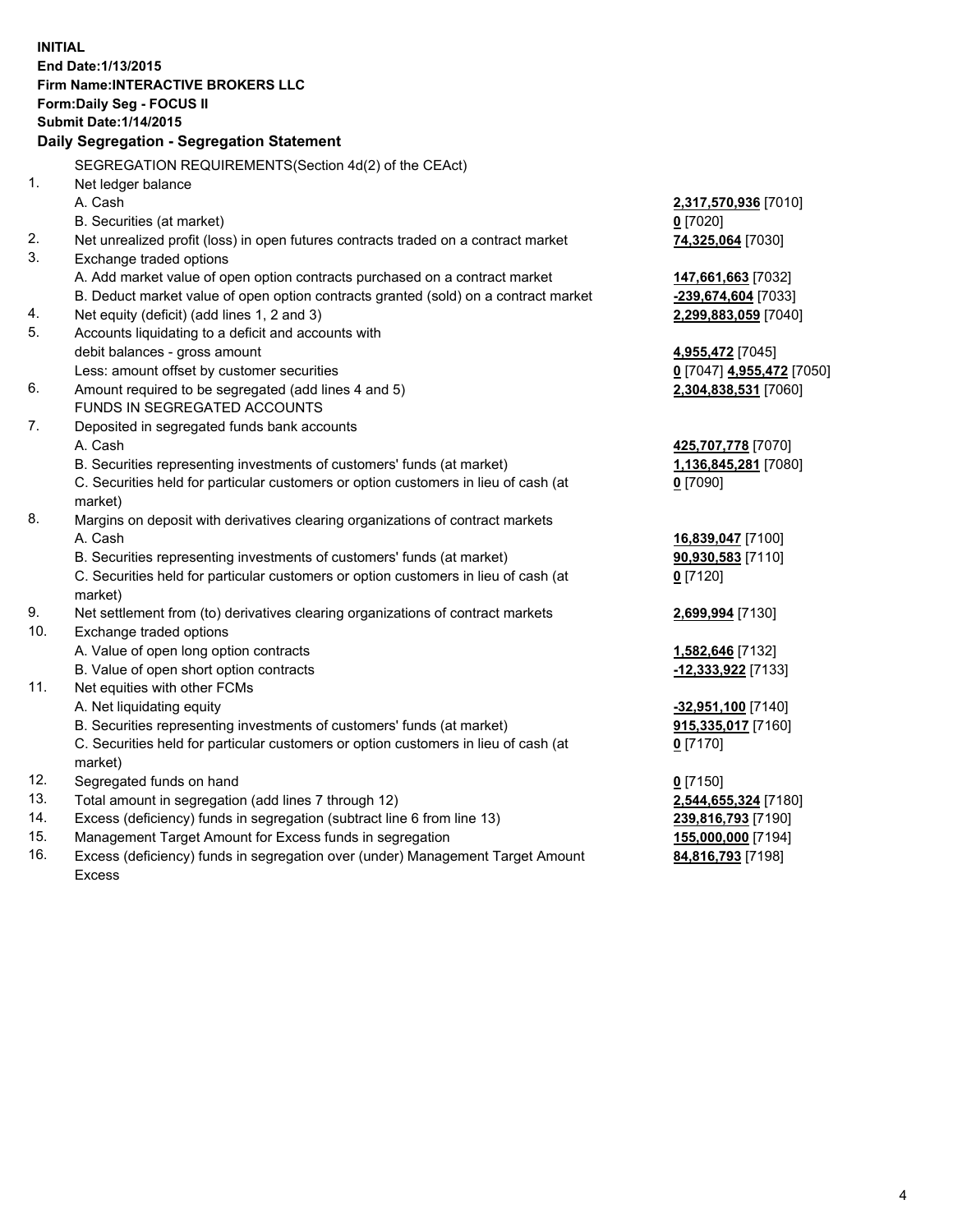## **INITIAL End Date:1/13/2015 Firm Name:INTERACTIVE BROKERS LLC Form:Daily Seg - FOCUS II Submit Date:1/14/2015 Daily Segregation - Supplemental**

| $\blacksquare$           | Total gross margin deficiencies - Segregated Funds Origin                              | 68,923 [9100] |
|--------------------------|----------------------------------------------------------------------------------------|---------------|
| $\blacksquare$           | Total gross margin deficiencies - Secured Funds Origin                                 | 36,290 [9101] |
| $\blacksquare$           | Total gross margin deficiencies - Cleared Swaps Customer Collateral Funds Origin       | $0$ [9102]    |
| $\blacksquare$           | Total gross margin deficiencies - Noncustomer and Proprietary Accounts Origin          | $0$ [9103]    |
| $\blacksquare$           | Total number of accounts contributing to total gross margin deficiencies - Segregated  | Z [9104]      |
|                          | Funds Origin                                                                           |               |
| $\overline{\phantom{a}}$ | Total number of accounts contributing to total gross margin deficiencies - Secured     | 1 [9105]      |
|                          | Funds Origin                                                                           |               |
| -                        | Total number of accounts contributing to the total gross margin deficiencies - Cleared | $0$ [9106]    |
|                          | Swaps Customer Collateral Funds Origin                                                 |               |
| ۰                        | Total number of accounts contributing to the total gross margin deficiencies -         | $0$ [9107]    |
|                          | Noncustomer and Proprietary Accounts Origin                                            |               |
| $\overline{\phantom{a}}$ | Upload a copy of the firm's daily margin report the FCM uses to issue margin calls     |               |
|                          | which corresponds with the reporting date.                                             |               |

01.13.2015 Commodity Margin Deficiency Report.xls